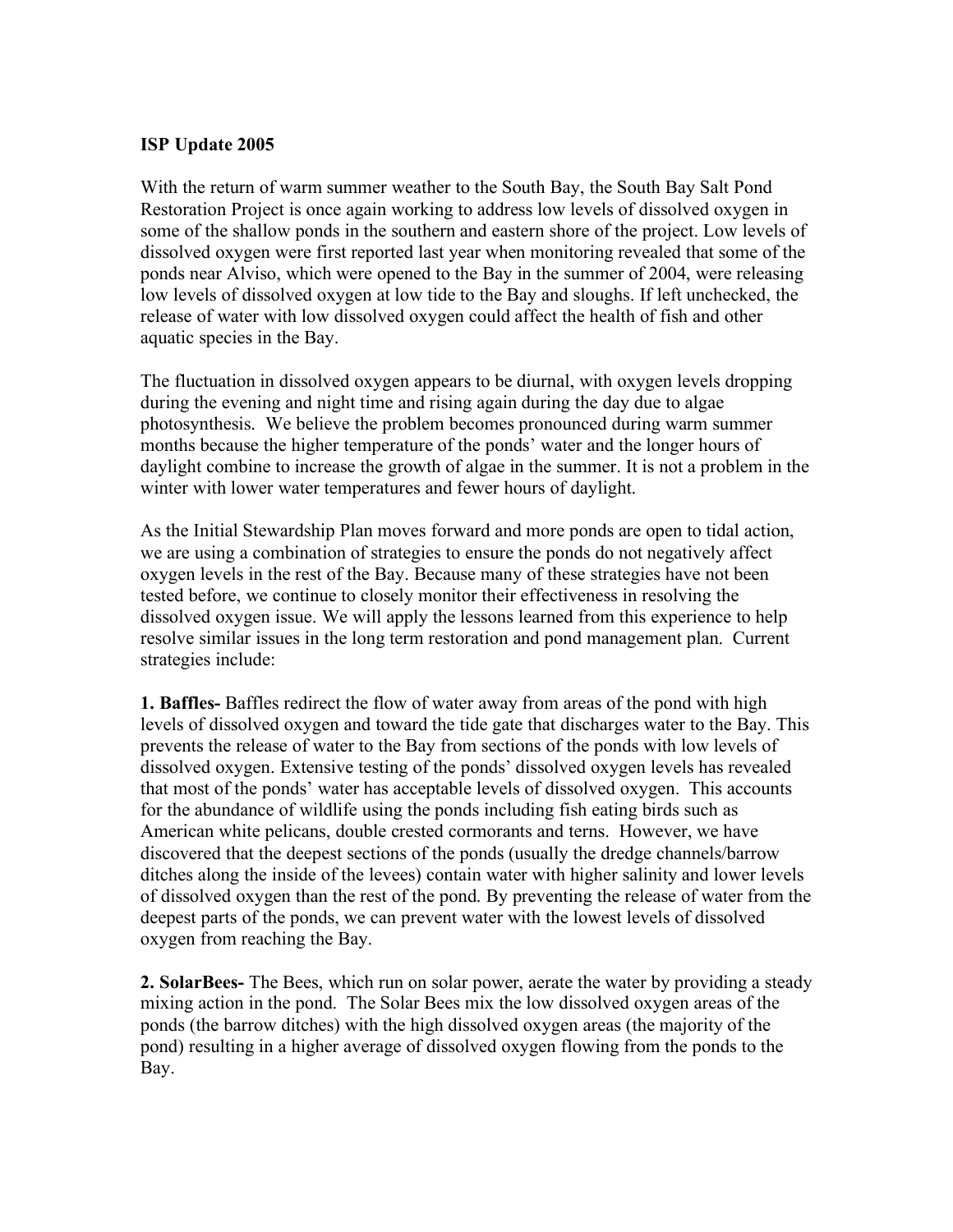**3. Muting the Tide Gates-** Currently, the ponds are operated as continuous circulation systems using tide gates. These water control structures bring water from the Bay into one pond only at high tide and discharge water from another connected pond (or the same pond in a muted tidal system) back to the sloughs and/or directly to the Bay only at low tide. In an effort to raise the oxygen levels of the ponds, project managers are increasing intake and discharge volumes by operating some of the water control structures to both take in water at high tide and discharge it back to the Bay at low tide. By increasing the exchange of water from the ponds and the Bay, managers hope to increase the amount of oxygen in discharge waters so that it meets the level set by the Regional Water Quality Control Board. These measures, as described in the operations plan, may be part of the suite of actions that can be used to achieve water quality objectives.

**4. Closing the Tide Gates during the nights with the greatest amount of discharge from the ponds to the Bay-** The ponds are operated to release water to the Bay at low tide. Because the tide cycle varies each day of the month, some low tides occur at night when the ponds naturally experience low levels of dissolved oxygen. It is possible to prevent the bulk of the release of low oxygenated water to the Bay by closing the tide gates during those nights of the month with the lowest tides. By closing the ponds' tide gates for a week to ten days at a time, especially during neap tide periods, we can eliminate the largest releases of low oxygenated water each month. However, this may not be a viable long term solution, because closed pond systems can allow the salinity of pond water to rise due to wind and solar evaporation. One of the goals of the Initial Stewardship Plan is to *reduce* the salinity of the pond system in preparation for long term restoration.

## **Current Status**

## *August 3, 2005*

Monitoring reveals that dissolved oxygen levels have been declining for the later part of July on both the Refuge pond systems (managed by the US FWS) and on one of the Ecological Reserve ponds (managed by the CA DFG). In coordination with the Regional Water Quality Control Board, this spring the Refuge installed a baffle system in Pond A3W which significantly increased the level of oxygen being released from that pond to Guadalupe Slough. Based on this success, the Refuge has ordered a new baffle system to be installed in Pond A14 to address low dissolved oxygen issues that seem to be similar to that what was found on Pond A3W last year. The Refuge has also installed SolarBees on Pond A7 to test their ability to mix the pond water thereby increasing the oxygen level in the water being discharged to Alviso Slough.

Project managers are evaluating the potential impacts to nesting birds from opening Pond A16 to muted tidal action. This action will be implemented if mangers determine that there will be no adverse impact to the birds. They have also closed the Pond A2W system for a period of approximately 10 days to prevent night time releases of low oxygenated water.